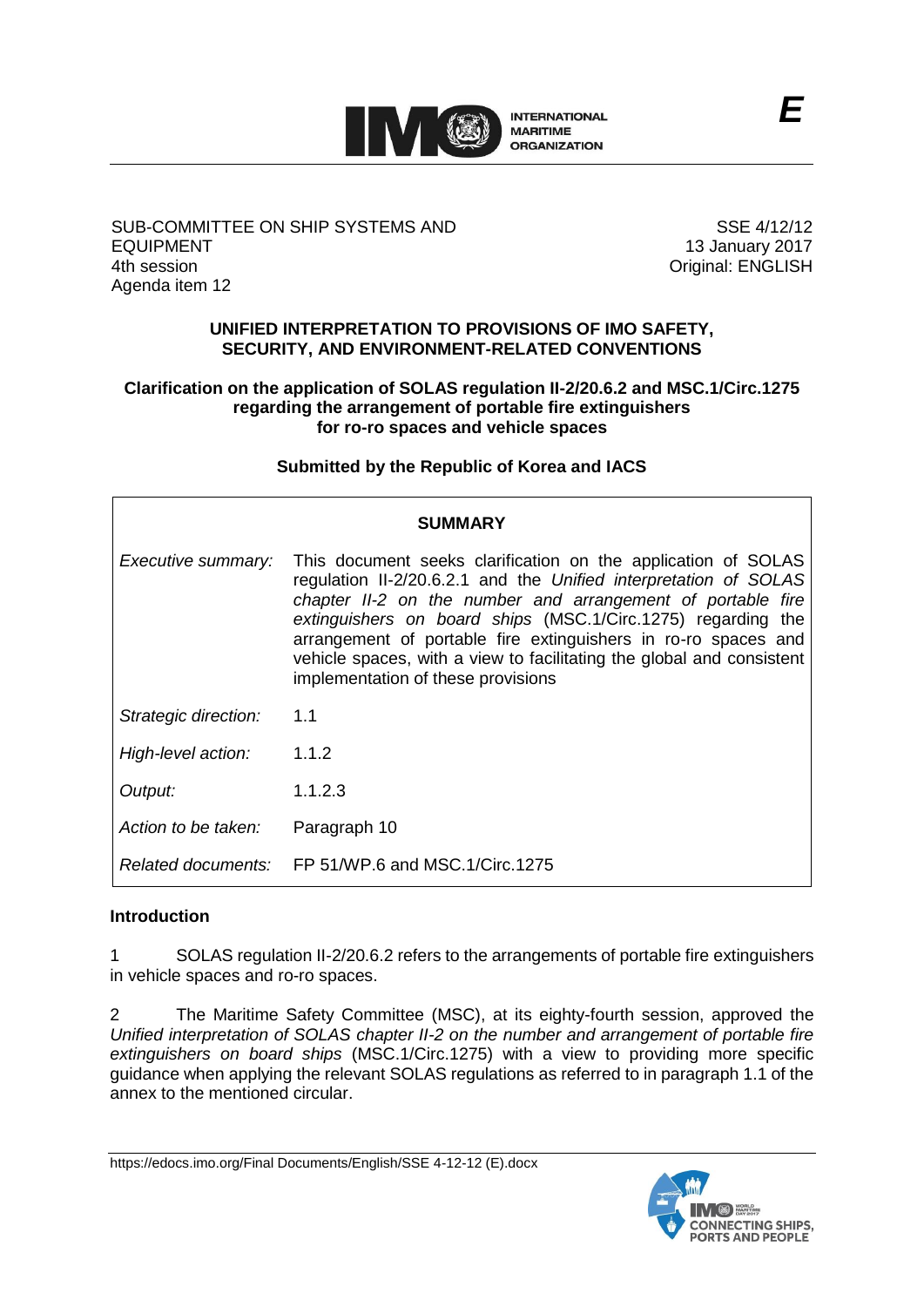3 However, MSC.1/Circ.1275 appears to raise an inconsistency with respect to SOLAS regulation II-2/20.6.2 regarding the minimum number of portable fire extinguishers in ro-ro spaces and vehicle spaces. In this regard, the co-sponsors would like to seek clarification on the application of SOLAS regulation II-2/20.6.2 and MSC.1/Circ.1275 regarding the arrangement of portable fire extinguishers in ro-ro spaces and vehicle spaces.

# **Discussion**

4 SOLAS regulation II-2/20.6.2.1 states:

"Portable extinguishers shall be provided at each deck level in each hold or compartment where vehicles are carried, spaced not more than 20 m apart on both sides of the space."

5 According to the table in MSC.1/Circ.1275 on the minimum number and distribution of portable fire extinguishers in the various types of spaces on board ships, it is stated, regarding the minimum number of extinguishers in ro-ro spaces and vehicle spaces, that:

"No point if space is more than 20 m walking distance from an extinguisher at each deck level."

6 In accordance with the above SOLAS regulation and unified interpretation, the co-sponsors consider that two different interpretations are possible as follows:

- .1 the distance between two consecutive fire extinguishers is to be a maximum of 20 m, in accordance with SOLAS regulation II-2/20.6.2 (see figure 1 below); or
- .2 the maximum distance between two consecutive fire extinguishers can be 40 m, in accordance with the interpretation in MSC.1/Circ.1275 (see figure 2 below).

| Not more than 20 M | Not more than 20 M |  |
|--------------------|--------------------|--|

# **Figure 1: Distance between fire extinguishers as per SOLAS regulation II-2/20.6.2**

| walking distance not more than 20 M | æ                                   |
|-------------------------------------|-------------------------------------|
| Ŧ                                   | walking distance not more than 20 M |
|                                     | Not more than 40 M                  |

**Figure 2: Distance between fire extinguishers as per MSC.1/Circ.1275**